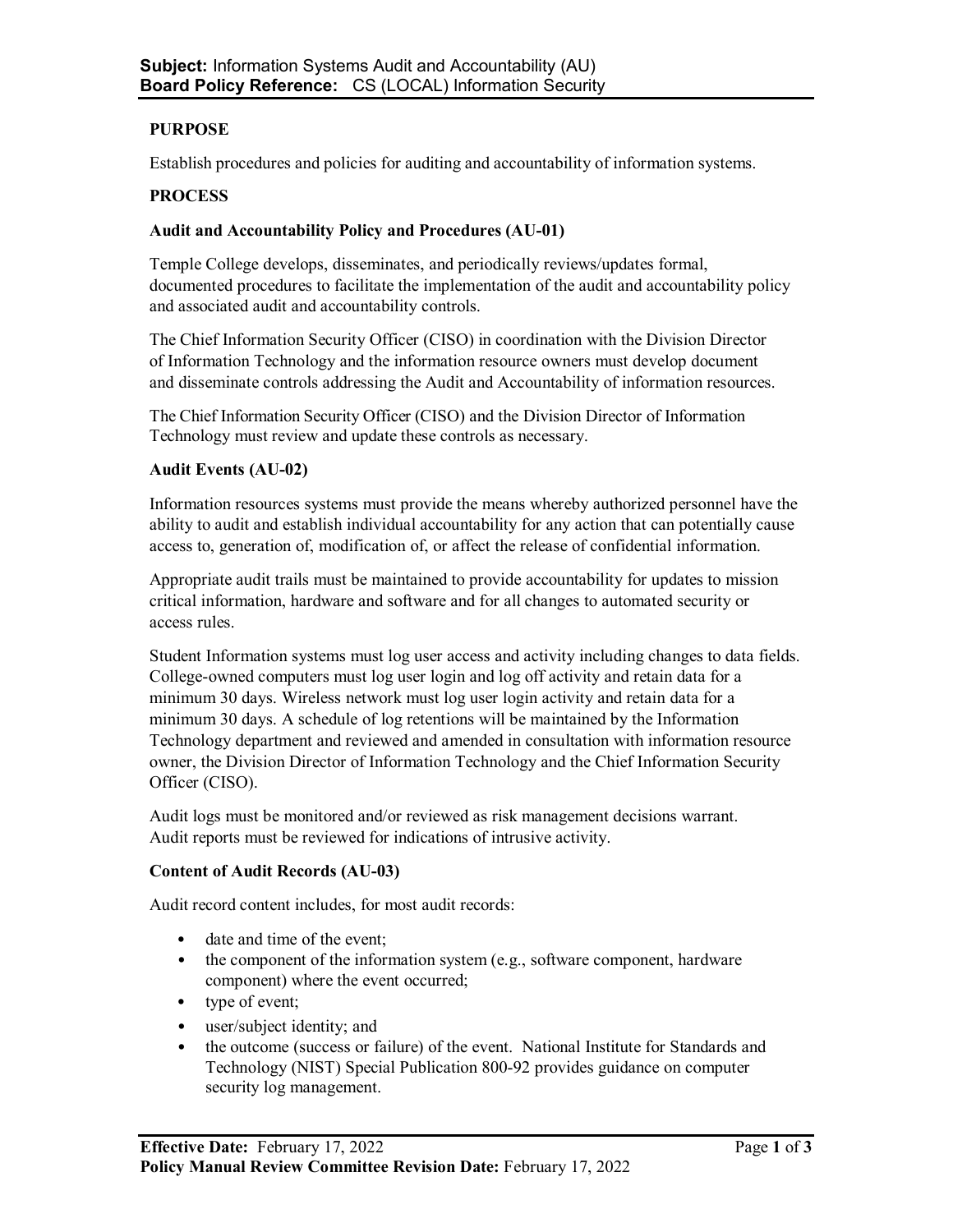### **Audit Storage Capacity (AU-04)**

Audit storage locations must be allocated in sufficient capacity and monitored to reduce the likelihood of such capacity being exceeded.

### **Response to Audit Processing (AU-05)**

The information technology systems alert appropriate organizational officials in the event of an audit processing failure.

The Information Technology department must ensure that information resources are configured to automate alerts in the event of an audit failure, automate once maximum storage capacity for audit logs is reached, and configure audit logs to overwrite the oldest logs first in cases of reaching capacity.

# **Audit Review, Analysis and Reporting (AU-06)**

The College regularly reviews/analyzes information system audit records for indications of inappropriate or unusual activity, investigates suspicious activity or suspected violations, reports findings to appropriate officials, and takes necessary actions.

# **Time Stamps (AU-08)**

Whenever technically possible, information technology systems should provide time stamps for use in audit record generation.

### **Protection of Audit Information (AU-09)**

The Information Technology department protects audit information and audit tools from unauthorized access, modification and deletion. Access must be restricted against unauthorized access and tampering. Access must be minimized to necessary Information Technology department resource custodians and Information Technology department security personnel.

# **Audit Record Retention (AU-11)**

Audit records are retained to provide support for investigation of information security events and performance information.

Audit logs must be retained for a minimum of 30 days. Logs and records for known incidents and legal actions must be retained until the incident is closed.

### **Audit Generation (AU-12)**

Audit records must be generated by information systems in support of AU-2 and AU-3.

\*If the Chief Information Security Officer (CISO) and the Division Director of Information Technology are the same individual, the coordination as indicated in the policy requires coordination with immediate supervisor.